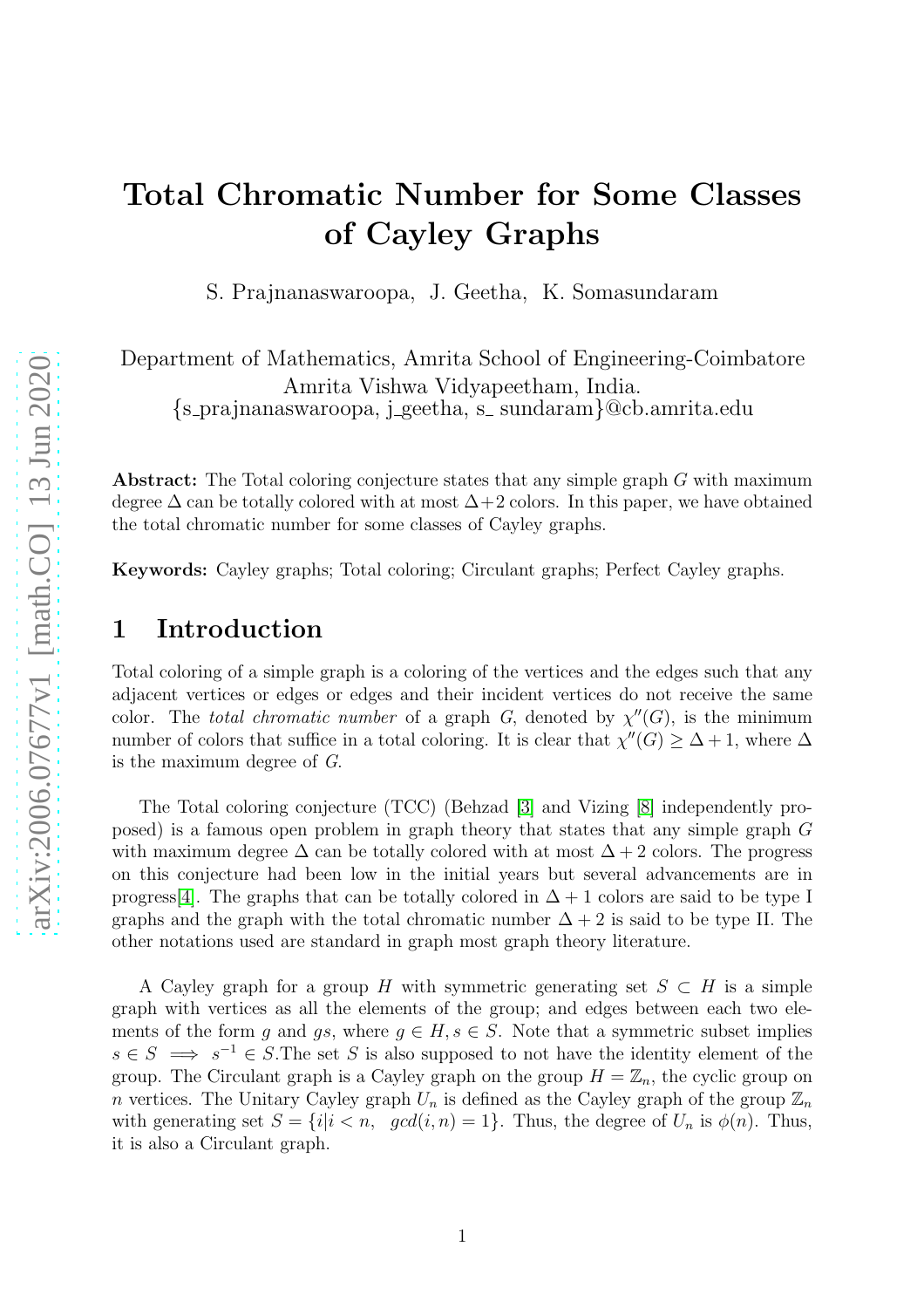## 2 Total chromatic number of some classes of Cayley graphs

It has been proved by J Geetha et al.[\[4\]](#page-10-1) that the Unitary Cayley graphs satisfy the Total Coloring conjecture, that is, their total chromatic number is at most  $\Delta + 2$ , where  $\Delta$  be the degree of the graph. The Unitary Cayley graphs  $U_n$  for n even is seen to have a better structure. In fact, it is bipartite with the two parts consisting of odd and even numbers less than  $n$  respectively. In this case it is proved here that almost all such graphs have total chromatic number  $\Delta + 1$ , where  $\Delta = \phi(n)$  is the degree of the graph.

**Theorem 2.1.** If  $n = 2^k$ , where k is a positive integer, then the total chromatic number of the graph  $U_n$ ,  $\chi''(U_n) = \phi(2^k) + 2 = 2^{k-1} + 2$ 

*Proof.* It is easily seen that  $\phi(2^k) = 2^{k-1} = \frac{2^k}{2}$  $\frac{2^{n}}{2}$ . Thus, the graph  $U_n$  in this case is a complete regular bipartite graph, whence its total chromatic number is  $\chi''(U_n) = \Delta + 2 =$  $\phi(n) + 2 = 2^{k-1} + 2.$  $\Box$ 

**Theorem 2.2.** If  $n = 2^k m$  or  $p^k$ , where  $m, k$  are positive integers, p is an odd prime and  $m > 1$  is odd, then the graph  $U_n$  is total colorable with  $\Delta + 1 = \phi(n) + 1$  colors.

*Proof.* Case 1:  $n = 2^k m$ .

Let the least prime that divides  $m$  be  $r$ . Now, the  $n$  number of vertices can be divided into r independent sets or r color classes with  $\frac{n}{r}$  number of vertices in each set. The sets can be written as  $\{0, r, 2r, \ldots, n-r\}, \{1, r+1, \ldots, n-r+1\}, \ldots, \{r-1, 2r-1, \ldots, n-1\}.$ This is seen to be a conformable  $r$  vertex coloring as the parity of each independent set is even.

Now, consider the total color matrix of the graph. We split the total color matrix into two parts- the first part concerns the total coloring of the subgraph which consists of the vertices and  $\frac{r-1}{2}$ -hamiltonian cycles. This corresponds to labelling of the diagonal entries and  $r - 1$  superdiagonals (subdiagonals) of the total color matrix. Since  $n - s$ and s generate the same cycle in the graph, the entry started at the j−th superdiagonal continues to the  $n + 2 - j$ -th superdiagonal, where s is any element of the generating set of G. This forces that the differences between the entries of the j-th and  $n + 2 - j$ -th superdiagonal should be  $(j-1) \mod r$ .

Let us consider the pairs of numbers  $(2 + t, r - t) \pmod{r}$ ,  $t \leq \lfloor \frac{r-1}{4} \rfloor$  and  $\left(\frac{r+1}{2} + t + \frac{1}{2}\right)$  $1, \frac{r+1}{2} - t$  (mod r),  $t \leq \lfloor \frac{r+1}{4} \rfloor - 1$ . Note that whenever the number is 0, it is considered as r.

The conditions put on  $t$  ensure that the numbers inside the brackets are all distinct and all the differences between the number pairs from 0 to  $\frac{r}{2}$  $\frac{r}{2}$  are covered, thereby ensuring that all the numbers from 1 to  $r$  are covered [\[1\]](#page-9-1).

Using this rule, the r entries (the first  $\frac{r-1}{2} + 1$  entries and the last  $\frac{r-1}{2}$  entries) of the first row is chosen by the following rule: (here  $j$  is the column number of the color matrix,  $j \leq \frac{n}{2}$ 2

i) If  $j = 1$  then the entry in that column is 1.

ii) If j is odd, then the entry at the j-th column is  $(2+\frac{j-3}{2})$  mod r. Note that this would force the entry at the  $n + 2 - j$ -th column to be  $(r - \frac{j-3}{2})$  $\frac{-3}{2}$  mod r.

iii) If j is even, then the entry at the j-th column is  $(\frac{r+1}{2} + \frac{j-2}{2} + 1) \mod r$ . Note that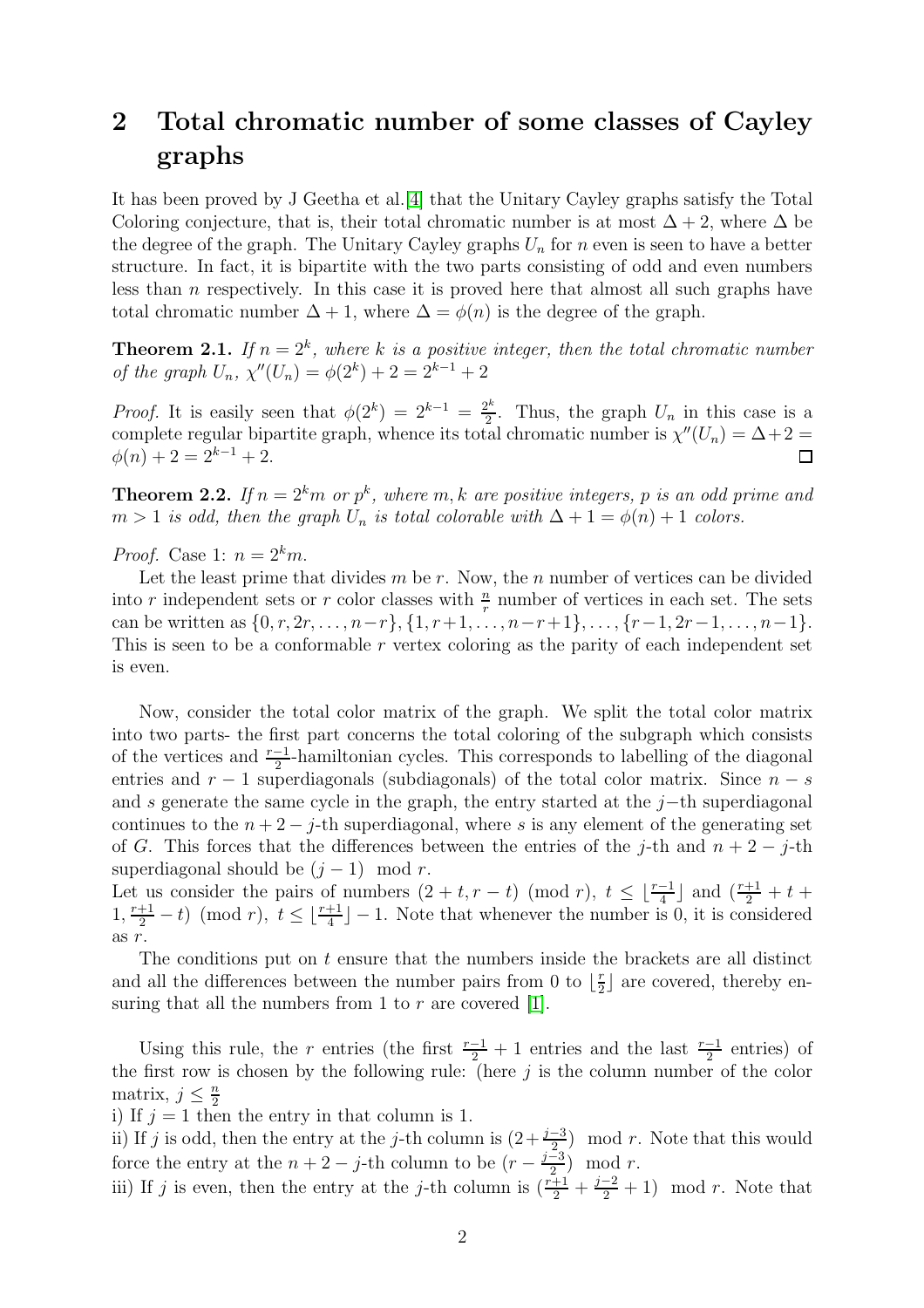this would force the entry at the  $n + 2 - j$ -th column to be  $\left(\frac{r+1}{2} - \frac{j-2}{2}\right)$  $\frac{-2}{2}$  mod r.

It is seen that the entries generated by the above rules give us distinct entries by the prior discussion. The first column along with the  $\frac{r-1}{2}$  even numbers less than r, (corresponding to the odd numbers in  $\mathbb{Z}_n$  less than r in the generating set of G) are the required column numbers which are the  $\frac{r-1}{2}$  starting entries of the superdiagonals. We start the diagonal in the pattern  $1 - 2 - 3 - \ldots - r$ . The  $r - 1$  entries of the superdiagonals start from the first entries determined by the above rules and then follow a similar pattern as in the principal diagonal. Let  $a_j$  be the entry at the  $j<sup>th</sup>$  column. The entries of the superdiagonals (corresponding to the colors of the edges) clash with the vertex colors only when  $a_i \equiv j \mod r$  or  $a_{n+2-j} \equiv (n+2-j) \mod r$ . Now, using the above rules, these amount to either  $2 + \frac{j-3}{2} \equiv j \mod r$  and  $(r - \frac{j-3}{2})$  $\frac{-3}{2}$ )  $\equiv$   $(n+2-j)$  mod r, when j is odd; or  $\left(\frac{r+1}{2} + \frac{j-2}{2} + 1\right) \equiv j \pmod{r}$  and  $\left(\frac{r+1}{2} - \frac{j-2}{2}\right)$  $\frac{-2}{2}$ )  $\equiv (n+2-j) \mod r$ . Solving these congruences using the fact that  $r|n$ , we obtain the only case  $j \equiv 1 \pmod{r}$ , which implies  $r|(j-1)$ , which cannot happen, because  $j < r$ . Hence, the colors assigned to the vertices and its incident edges do not clash. In addition, the colors assigned to the edges do not clash because the initial column numbers  $j$  are all less than  $r$ . By symmetry, the subdiagonals are also filled. This fills diagonal elements with the colors corresponding to a conformable r vertex coloring. Also, the entries corresponding to  $\frac{r-1}{2}$  hamiltonian cycles. The colors used up to now is r.

Now, consider the remaining part of the total color matrix. It consists of edge coloring of  $\frac{\phi(n)-(r-1)}{2}$  remaining hamiltonian cycles, which are all even, as the graph is bipartite. Since the bipartite graphs are class I, the remaining edges are colored with  $\phi(n) - r + 1$ extra colors. Thus, total number of colors used is  $\phi(n) - r + 1 + r = \phi(n) + 1$  colors.

Case 2:

When  $n = p^k$ , the resulting unitary Cayley graph is a balanced complete multipartite graph with  $p$  parts. Hence, by Bermond's theorem [\[2\]](#page-9-2), it is evidently type I.  $\Box$ 

**Example 2.1.** The adjacency matrix of the graph  $U_{24}$  is shown in the table [1.](#page-3-0)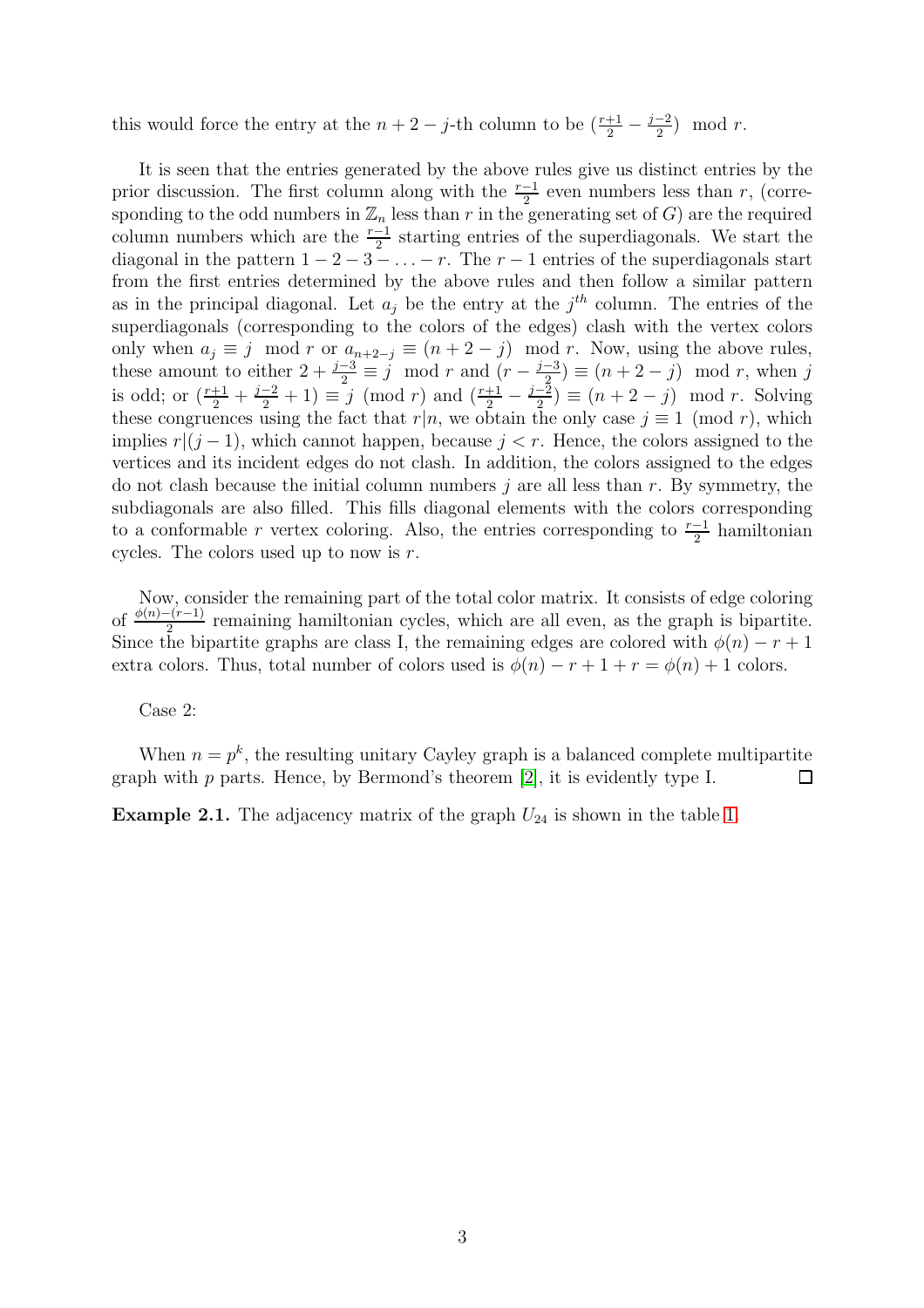<span id="page-3-0"></span>

|                 | $\theta$     | 1              | 2              | 3            | 4              | $\overline{5}$ | 6              | 7            | 8              | 9            | 10           | 11             | 12           | 13             | 14             | 15             | 16           | 17           | 18           | 19             | 20           | 21             | 22           | $23\,$         |
|-----------------|--------------|----------------|----------------|--------------|----------------|----------------|----------------|--------------|----------------|--------------|--------------|----------------|--------------|----------------|----------------|----------------|--------------|--------------|--------------|----------------|--------------|----------------|--------------|----------------|
| $\overline{0}$  | $\theta$     | 1              |                |              |                | $\mathbf{1}$   |                | 1            |                |              |              | $\mathbf{1}$   |              | $\mathbf{1}$   |                |                |              | $\mathbf{1}$ |              | $\mathbf{1}$   |              |                |              | $\overline{1}$ |
| $\mathbf{1}$    | 1            | $\overline{0}$ | $\mathbf{1}$   |              |                |                | $\mathbf{1}$   |              | $\mathbf{1}$   |              |              |                | $\mathbf{1}$ |                | $\mathbf{1}$   |                |              |              | $\mathbf{1}$ |                | $\mathbf{1}$ |                |              |                |
| $\overline{2}$  |              | $\mathbf{1}$   | $\overline{0}$ | 1            |                |                |                | 1            |                | 1            |              |                |              | $\mathbf{1}$   |                | $\mathbf{1}$   |              |              |              | 1              |              | $\mathbf{1}$   |              |                |
| $\overline{3}$  |              |                | 1              | $\theta$     | 1              |                |                |              | $\mathbf{1}$   |              | $\mathbf{1}$ |                |              |                | $\mathbf{1}$   |                | $\mathbf{1}$ |              |              |                | $\mathbf{1}$ |                | $\mathbf{1}$ |                |
| $\overline{4}$  |              |                |                | 1            | $\overline{0}$ | 1              |                |              |                | 1            |              | 1              |              |                |                | $\mathbf{1}$   |              | 1            |              |                |              | 1              |              | 1              |
| $\bf 5$         | 1            |                |                |              | 1              | $\theta$       | 1              |              |                |              | $\mathbf{1}$ |                | $\mathbf{1}$ |                |                |                | $\mathbf{1}$ |              | $\mathbf{1}$ |                |              |                | $\mathbf{1}$ |                |
| $\,6\,$         |              | 1              |                |              |                | $\mathbf{1}$   | $\overline{0}$ | 1            |                |              |              | $\mathbf{1}$   |              | $\mathbf{1}$   |                |                |              | $\mathbf{1}$ |              | $\mathbf{1}$   |              |                |              | $\mathbf{1}$   |
| 7               | $\mathbf{1}$ |                | $\mathbf{1}$   |              |                |                | 1              | $\theta$     | $\mathbf{1}$   |              |              |                | $\mathbf{1}$ |                | $\mathbf{1}$   |                |              |              | $\mathbf{1}$ |                | $\mathbf{1}$ |                |              |                |
| $\overline{8}$  |              | $\mathbf{1}$   |                | $\mathbf{1}$ |                |                |                | 1            | $\overline{0}$ | $\mathbf{1}$ |              |                |              | $\overline{1}$ |                | $\mathbf{1}$   |              |              |              | $\overline{1}$ |              | $\overline{1}$ |              |                |
| 9               |              |                | $\mathbf{1}$   |              | 1              |                |                |              | 1              | $\theta$     | $\mathbf{1}$ |                |              |                | $\mathbf{1}$   |                | $\mathbf{1}$ |              |              |                | $\mathbf{1}$ |                | $\mathbf{1}$ |                |
| $\overline{10}$ |              |                |                | 1            |                | 1              |                |              |                | 1            | $\theta$     | 1              |              |                |                | $\mathbf{1}$   |              | $\mathbf 1$  |              |                |              | $\mathbf{1}$   |              | $\mathbf{1}$   |
| 11              | $\mathbf{1}$ |                |                |              | 1              |                | 1              |              |                |              | $\mathbf{1}$ | $\overline{0}$ | 1            |                |                |                | $\mathbf{1}$ |              | $\mathbf{1}$ |                |              |                | $\mathbf{1}$ |                |
| 12              |              | 1              |                |              |                | $\mathbf{1}$   |                | $\mathbf{1}$ |                |              |              | 1              | $\theta$     | $\mathbf{1}$   |                |                |              | 1            |              | $\mathbf{1}$   |              |                |              | $\mathbf{1}$   |
| 13              | $\mathbf{1}$ |                | $\mathbf{1}$   |              |                |                | 1              |              | $\mathbf{1}$   |              |              |                | $\mathbf{1}$ | $\overline{0}$ | 1              |                |              |              | 1            |                | 1            |                |              |                |
| 14              |              | 1              |                | 1            |                |                |                | 1            |                | 1            |              |                |              | $\mathbf{1}$   | $\theta$       | 1              |              |              |              | 1              |              | 1              |              |                |
| $\overline{15}$ |              |                | $\mathbf{1}$   |              | 1              |                |                |              | $\mathbf{1}$   |              | $\mathbf{1}$ |                |              |                | $\mathbf{1}$   | $\overline{0}$ | $\mathbf 1$  |              |              |                | $\mathbf{1}$ |                | $1\,$        |                |
| 16              |              |                |                | 1            |                | 1              |                |              |                | 1            |              | $\mathbf{1}$   |              |                |                | $\mathbf{1}$   | $\theta$     | 1            |              |                |              | $\mathbf{1}$   |              | $\mathbf{1}$   |
| $\overline{17}$ | $\mathbf{1}$ |                |                |              | 1              |                | $\mathbf{1}$   |              |                |              | $\mathbf{1}$ |                | $\mathbf{1}$ |                |                |                | 1            | $\theta$     | 1            |                |              |                | $1\,$        |                |
| 18              |              | $\mathbf{1}$   |                |              |                | $\mathbf{1}$   |                | $\mathbf{1}$ |                |              |              | $\mathbf{1}$   |              | $\mathbf{1}$   |                |                |              | $\mathbf{1}$ | $\theta$     | $\mathbf{1}$   |              |                |              | $\mathbf{1}$   |
| 19              | $\mathbf{1}$ |                | 1              |              |                |                | 1              |              | 1              |              |              |                | $1\,$        |                | $\overline{1}$ |                |              |              | $\mathbf{1}$ | $\Omega$       | 1            |                |              |                |
| 20              |              | $\mathbf{1}$   |                | 1            |                |                |                | 1            |                | $\mathbf{1}$ |              |                |              | $\mathbf{1}$   |                | $\mathbf{1}$   |              |              |              | $\mathbf{1}$   | $\theta$     | 1              |              |                |
| 21              |              |                | $\mathbf{1}$   |              | 1              |                |                |              | $\mathbf{1}$   |              | $\mathbf{1}$ |                |              |                | $\mathbf{1}$   |                | $\mathbf{1}$ |              |              |                | 1            | $\overline{0}$ | $\mathbf{1}$ |                |
| 22              |              |                |                | 1            |                | 1              |                |              |                | 1            |              | $\mathbf{1}$   |              |                |                | $\mathbf{1}$   |              | 1            |              |                |              | $\mathbf{1}$   | $\Omega$     | 1              |
| $23\,$          | 1            |                |                |              | 1              |                | 1              |              |                |              | $\mathbf{1}$ |                | $\mathbf{1}$ |                |                |                | $\mathbf{1}$ |              | 1            |                |              |                | $\mathbf{1}$ | $\theta$       |

Table 1: Adjacency matrix of  $U_{24}$ 

The first part of the total color matrix is as given in the table [2.](#page-4-0)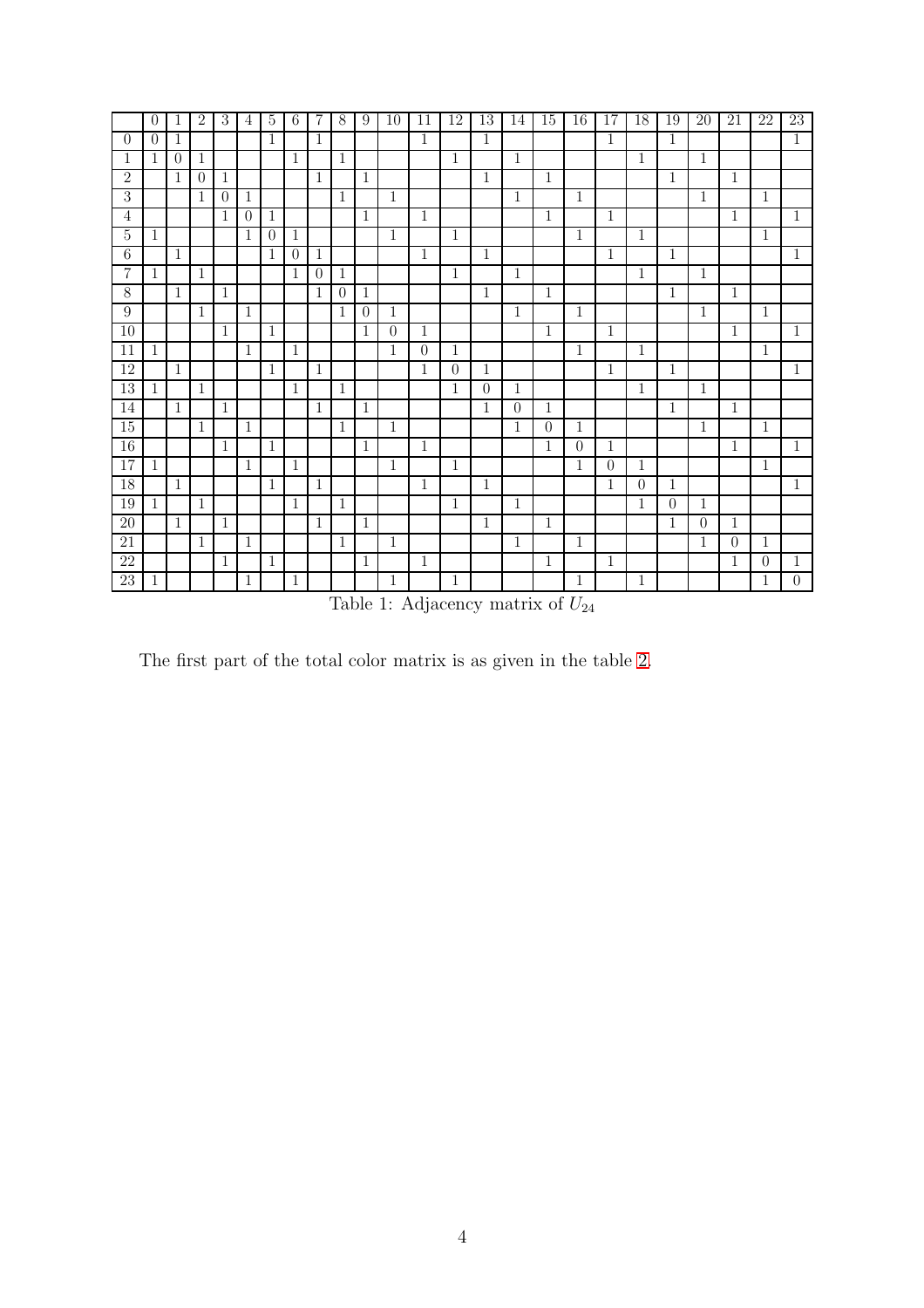<span id="page-4-0"></span>

|                 | $\overline{0}$ | $\mathbf 1$    | 2              | $\mathbf{3}$     | $\overline{4}$ | $\overline{5}$ | $6\phantom{.}6$ | $\overline{7}$ | $\,8\,$        | 9              | 10             | 11             | 12             | 13             | 14             | $15\,$         | 16             | 17             | 18             | 19             | 20             | $21\,$         | $22\,$         | $23\,$         |
|-----------------|----------------|----------------|----------------|------------------|----------------|----------------|-----------------|----------------|----------------|----------------|----------------|----------------|----------------|----------------|----------------|----------------|----------------|----------------|----------------|----------------|----------------|----------------|----------------|----------------|
| $\theta$        | $\mathbf{1}$   | $\overline{3}$ |                |                  |                |                |                 |                |                |                |                |                |                |                |                |                |                |                |                |                |                |                |                | $\overline{2}$ |
| $\mathbf{1}$    | $\mathbf{3}$   | $\overline{2}$ | $\mathbf{1}$   |                  |                |                |                 |                |                |                |                |                |                |                |                |                |                |                |                |                |                |                |                |                |
| $\mathbf{2}$    |                | $\mathbf{1}$   | $\overline{3}$ | $\boldsymbol{2}$ |                |                |                 |                |                |                |                |                |                |                |                |                |                |                |                |                |                |                |                |                |
| $\overline{3}$  |                |                | $\overline{2}$ | $\mathbf{1}$     | $\overline{3}$ |                |                 |                |                |                |                |                |                |                |                |                |                |                |                |                |                |                |                |                |
| $\overline{4}$  |                |                |                | $\overline{3}$   | $\sqrt{2}$     | $\mathbf{1}$   |                 |                |                |                |                |                |                |                |                |                |                |                |                |                |                |                |                |                |
| $\overline{5}$  |                |                |                |                  | $\mathbf 1$    | $\overline{3}$ | $\overline{2}$  |                |                |                |                |                |                |                |                |                |                |                |                |                |                |                |                |                |
| $6\phantom{.}6$ |                |                |                |                  |                | $\overline{2}$ | $\mathbf 1$     | $\overline{3}$ |                |                |                |                |                |                |                |                |                |                |                |                |                |                |                |                |
| $\overline{7}$  |                |                |                |                  |                |                | $\overline{3}$  | $\overline{2}$ | $\mathbf{1}$   |                |                |                |                |                |                |                |                |                |                |                |                |                |                |                |
| $\overline{8}$  |                |                |                |                  |                |                |                 | $\mathbf 1$    | $\overline{3}$ | $\overline{2}$ |                |                |                |                |                |                |                |                |                |                |                |                |                |                |
| $\overline{9}$  |                |                |                |                  |                |                |                 |                | $\overline{2}$ | $\mathbf{1}$   | $\overline{3}$ |                |                |                |                |                |                |                |                |                |                |                |                |                |
| 10              |                |                |                |                  |                |                |                 |                |                | $\overline{3}$ | $\overline{2}$ | $\mathbf{1}$   |                |                |                |                |                |                |                |                |                |                |                |                |
| $11\,$          |                |                |                |                  |                |                |                 |                |                |                | $\mathbf{1}$   | $\mathbf{3}$   | $\overline{2}$ |                |                |                |                |                |                |                |                |                |                |                |
| $\overline{12}$ |                |                |                |                  |                |                |                 |                |                |                |                | $\overline{2}$ | $\mathbf{1}$   | $\overline{3}$ |                |                |                |                |                |                |                |                |                |                |
| 13              |                |                |                |                  |                |                |                 |                |                |                |                |                | $\overline{3}$ | $\sqrt{2}$     | $\mathbf{1}$   |                |                |                |                |                |                |                |                |                |
| 14              |                |                |                |                  |                |                |                 |                |                |                |                |                |                | $\mathbf{1}$   | $\overline{3}$ | $\overline{2}$ |                |                |                |                |                |                |                |                |
| 15              |                |                |                |                  |                |                |                 |                |                |                |                |                |                |                | $\overline{2}$ | $\mathbf{1}$   | $\overline{3}$ |                |                |                |                |                |                |                |
| $16\,$          |                |                |                |                  |                |                |                 |                |                |                |                |                |                |                |                | $\overline{3}$ | $\overline{2}$ | $\,1\,$        |                |                |                |                |                |                |
| 17              |                |                |                |                  |                |                |                 |                |                |                |                |                |                |                |                |                | $\mathbf{1}$   | $\overline{3}$ | $\overline{2}$ |                |                |                |                |                |
| 18              |                |                |                |                  |                |                |                 |                |                |                |                |                |                |                |                |                |                | $\overline{2}$ | $\overline{1}$ | $\overline{3}$ |                |                |                |                |
| 19              |                |                |                |                  |                |                |                 |                |                |                |                |                |                |                |                |                |                |                | $\overline{3}$ | $\overline{2}$ | $\mathbf{1}$   |                |                |                |
| $\overline{20}$ |                |                |                |                  |                |                |                 |                |                |                |                |                |                |                |                |                |                |                |                | $\mathbf{1}$   | $\overline{3}$ | $\overline{2}$ |                |                |
| 21              |                |                |                |                  |                |                |                 |                |                |                |                |                |                |                |                |                |                |                |                |                | $\overline{2}$ | $\mathbf{1}$   | $\overline{3}$ |                |
| 22              |                |                |                |                  |                |                |                 |                |                |                |                |                |                |                |                |                |                |                |                |                |                | $\mathbf{3}$   | $\overline{2}$ | $\mathbf{1}$   |
| 23              | $\overline{2}$ |                |                |                  |                |                |                 |                |                |                |                |                |                |                |                |                |                |                |                |                |                |                | $1\,$          | $\overline{3}$ |

Table 2: Total color matrix-part 1

Here, the empty cells in the adjacency matrix do not receive any color in the total color matrix. Here, the least odd prime dividing  $n$  is 3, whence we give a 3- vertex conformable coloring to the vertices. In the first row, first entry is 1 and the second entry is given by  $\lfloor \frac{3+1}{2} \rfloor$  $\frac{+1}{2}$  +  $\frac{2-2}{2}$  + 1 = 3. This immediately gives us the entry of  $n^{th}$  column to be  $3 - \frac{j-3}{2}$  $\frac{-3}{2}$ . The next row is just the first row shifted to the left, with the entry corresponding to the nonzero entries of the adjacency matrix. The cyclic pattern of the first row is 1−3−2−. . .. Correspondingly the cyclic pattern is adopted in the subsequent rows with first entries determined by the symmetry of the total color matrix. This gives us a total 3 coloring of the subgraph consisting of all the vertices and one Hamiltonian cycle.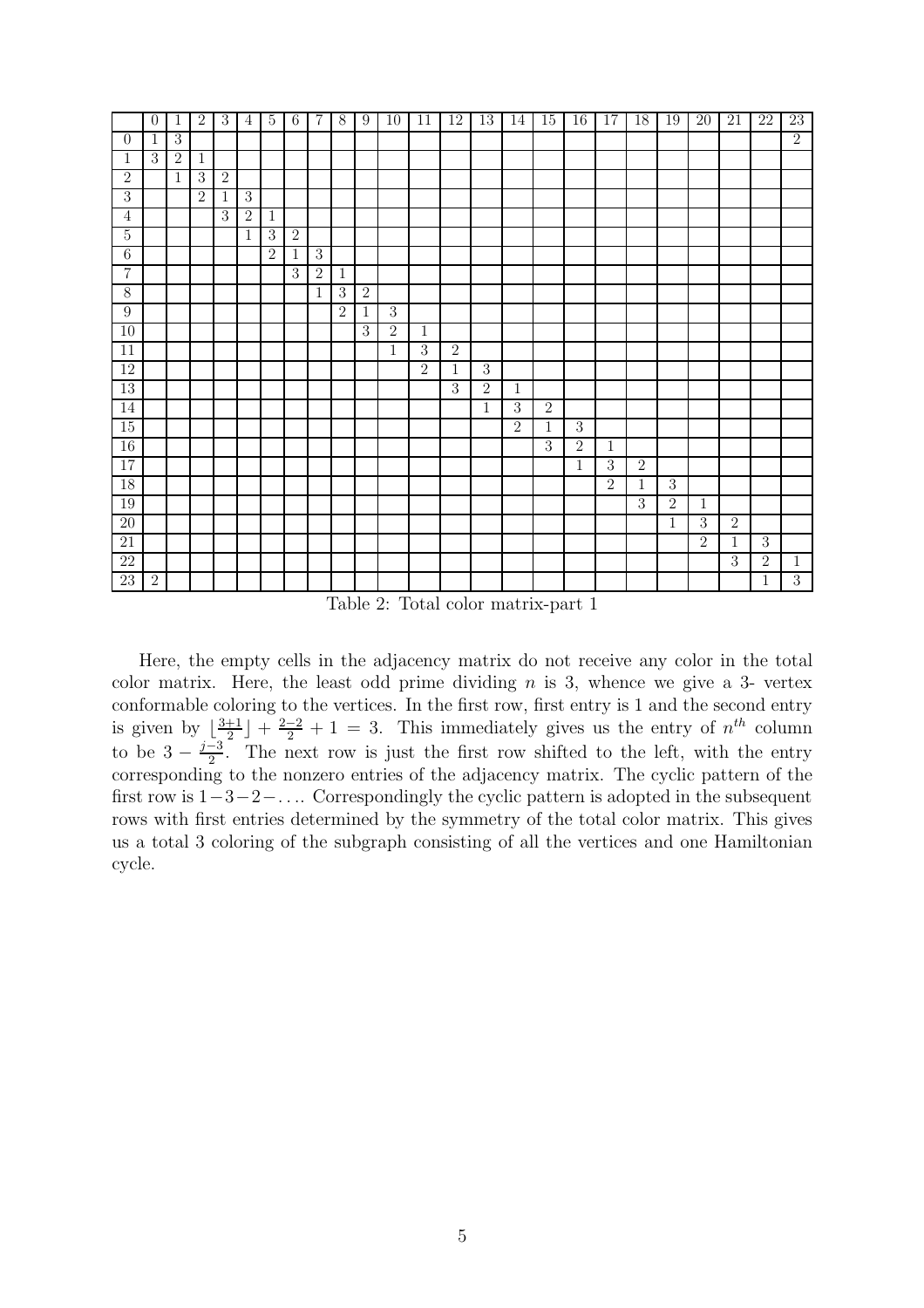<span id="page-5-0"></span>

|                  | $\Omega$        | $\mathbf{1}$   | 2              | $\overline{3}$ | 4              | $\bf 5$          | 6              | 7                | 8              | 9              | 10               | 11             | 12             | $\overline{13}$  | 14 | 15              | 16             | 17             | 18             | 19              | 20             | 21               | 22               | $23\,$           |
|------------------|-----------------|----------------|----------------|----------------|----------------|------------------|----------------|------------------|----------------|----------------|------------------|----------------|----------------|------------------|----|-----------------|----------------|----------------|----------------|-----------------|----------------|------------------|------------------|------------------|
| $\theta$         |                 |                |                |                |                | $\overline{4}$   |                | $\,6\,$          |                |                |                  | 8              |                | $\boldsymbol{9}$ |    |                 |                | $\overline{7}$ |                | $\overline{5}$  |                |                  |                  |                  |
| $\mathbf{1}$     |                 |                |                |                |                |                  | $\overline{5}$ |                  | $\overline{7}$ |                |                  |                | 9              |                  | 8  |                 |                |                | $\,6\,$        |                 | $\overline{4}$ |                  |                  |                  |
| $\overline{2}$   |                 |                |                |                |                |                  |                | 4                |                | 6              |                  |                |                | $\overline{8}$   |    | 9               |                |                |                | $\overline{7}$  |                | $\overline{5}$   |                  |                  |
| $\overline{3}$   |                 |                |                |                |                |                  |                |                  | $\overline{5}$ |                | $\overline{7}$   |                |                |                  | 9  |                 | $8\,$          |                |                |                 | 6              |                  | $\overline{4}$   |                  |
| $\overline{4}$   |                 |                |                |                |                |                  |                |                  |                | $\overline{4}$ |                  | 6              |                |                  |    | $8\,$           |                | 9              |                |                 |                | $\overline{7}$   |                  | $\overline{5}$   |
| $\overline{5}$   | $\overline{4}$  |                |                |                |                |                  |                |                  |                |                | $\overline{5}$   |                | $\overline{7}$ |                  |    |                 | 9              |                | 8              |                 |                |                  | $\,6\,$          |                  |
| 6                |                 | 5              |                |                |                |                  |                |                  |                |                |                  | 4              |                | $6\phantom{.}6$  |    |                 |                | 8              |                | 9               |                |                  |                  | $\overline{7}$   |
| 7                | 6               |                | 4              |                |                |                  |                |                  |                |                |                  |                | $\overline{5}$ |                  | 7  |                 |                |                | 9              |                 | 8              |                  |                  |                  |
| $8\,$            |                 | $\overline{7}$ |                | $\overline{5}$ |                |                  |                |                  |                |                |                  |                |                | $\overline{4}$   |    | 6               |                |                |                | 8               |                | $\boldsymbol{9}$ |                  |                  |
| $\boldsymbol{9}$ |                 |                | $6\,$          |                | 4              |                  |                |                  |                |                |                  |                |                |                  | 5  |                 | $\overline{7}$ |                |                |                 | $9\,$          |                  | 8                |                  |
| 10               |                 |                |                | 7              |                | $\bf 5$          |                |                  |                |                |                  |                |                |                  |    | $\overline{4}$  |                | 6              |                |                 |                | $8\,$            |                  | $\boldsymbol{9}$ |
| $11\,$           | $8\,$           |                |                |                | $\,6\,$        |                  | 4              |                  |                |                |                  |                |                |                  |    |                 | $\overline{5}$ |                | $\overline{7}$ |                 |                |                  | $\boldsymbol{9}$ |                  |
| 12               |                 | 9              |                |                |                | $\overline{7}$   |                | $\overline{5}$   |                |                |                  |                |                |                  |    |                 |                | $\overline{4}$ |                | $6\overline{6}$ |                |                  |                  | $\overline{8}$   |
| 13               | 9               |                | 8              |                |                |                  | 6              |                  | $\overline{4}$ |                |                  |                |                |                  |    |                 |                |                | $\overline{5}$ |                 | $\overline{7}$ |                  |                  |                  |
| 14               |                 | 8              |                | 9              |                |                  |                | $\overline{7}$   |                | $\overline{5}$ |                  |                |                |                  |    |                 |                |                |                | $\overline{4}$  |                | $6\phantom{.}6$  |                  |                  |
| $\overline{15}$  |                 |                | 9              |                | $\,8\,$        |                  |                |                  | 6              |                | 4                |                |                |                  |    |                 |                |                |                |                 | $\overline{5}$ |                  | $\overline{7}$   |                  |
| 16               |                 |                |                | $8\,$          |                | $\boldsymbol{9}$ |                |                  |                | $\overline{7}$ |                  | 5              |                |                  |    |                 |                |                |                |                 |                | $\overline{4}$   |                  | 6                |
| 17               | $\overline{7}$  |                |                |                | 9              |                  | $8\,$          |                  |                |                | $\,6\,$          |                | 4              |                  |    |                 |                |                |                |                 |                |                  | $\overline{5}$   |                  |
| 18               |                 | 6              |                |                |                | 8                |                | $\boldsymbol{9}$ |                |                |                  | $\overline{7}$ |                | $\overline{5}$   |    |                 |                |                |                |                 |                |                  |                  | 4                |
| $19\,$           | $5\overline{)}$ |                | $\overline{7}$ |                |                |                  | 9              |                  | 8              |                |                  |                | 6              |                  | 4  |                 |                |                |                |                 |                |                  |                  |                  |
| $20\,$           |                 | 4              |                | 6              |                |                  |                | 8                |                | 9              |                  |                |                | $\overline{7}$   |    | $5\overline{)}$ |                |                |                |                 |                |                  |                  |                  |
| $21\,$           |                 |                | $5\,$          |                | 7              |                  |                |                  | 9              |                | 8                |                |                |                  | 6  |                 | $\overline{4}$ |                |                |                 |                |                  |                  |                  |
| $\overline{22}$  |                 |                |                | 4              |                | $\,6\,$          |                |                  |                | $8\,$          |                  | 9              |                |                  |    | $\overline{7}$  |                | $\bf 5$        |                |                 |                |                  |                  |                  |
| 23               |                 |                |                |                | $\overline{5}$ |                  | 7              |                  |                |                | $\boldsymbol{9}$ |                | $8\,$          |                  |    |                 | $\,6\,$        |                | $\overline{4}$ |                 |                |                  |                  |                  |

The second part of the total color matrix is as given in the table [3.](#page-5-0)

Table 3: Total color matrix-part 2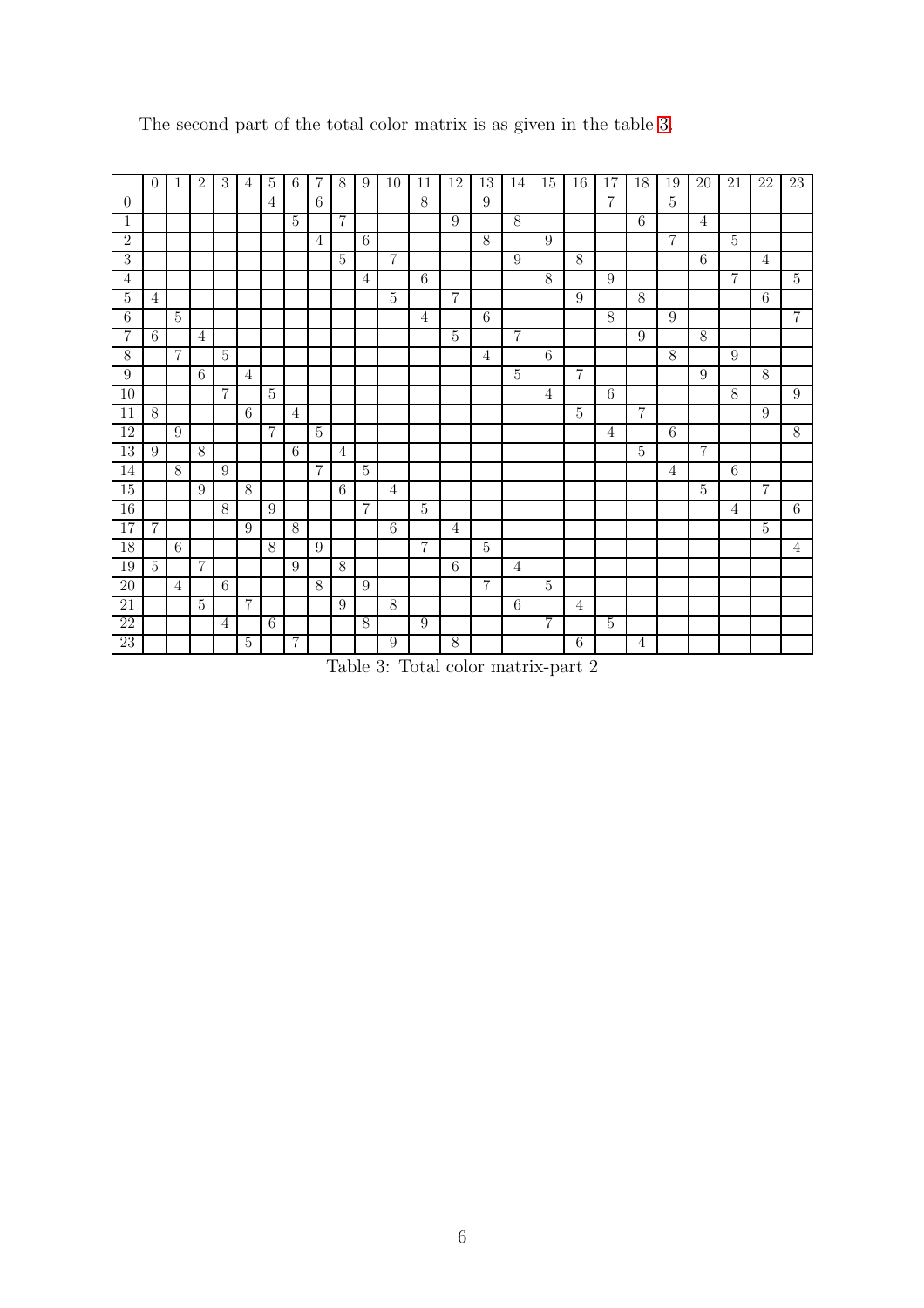<span id="page-6-0"></span>

|                 | $\theta$       | 1              | 2              | 3              | 4              | 5              | 6              | 7              | 8               | 9              | 10             | 11             | 12              | 13             | 14             | 15             | 16             | 17             | 18             | 19             | 20             | 21             | 22              | 23             |
|-----------------|----------------|----------------|----------------|----------------|----------------|----------------|----------------|----------------|-----------------|----------------|----------------|----------------|-----------------|----------------|----------------|----------------|----------------|----------------|----------------|----------------|----------------|----------------|-----------------|----------------|
| $\theta$        | 1              | 3              |                |                |                | 4              |                | 6              |                 |                |                | 8              |                 | 9              |                |                |                | 7              |                | 5              |                |                |                 | $\overline{2}$ |
| 1               | 3              | $\overline{2}$ | $\mathbf{1}$   |                |                |                | $\overline{5}$ |                | $\overline{7}$  |                |                |                | 9               |                | 8              |                |                |                | 6              |                | $\overline{4}$ |                |                 |                |
| $\overline{2}$  |                | $\mathbf{1}$   | $\overline{3}$ | $\overline{2}$ |                |                |                | $\overline{4}$ |                 | 6              |                |                |                 | 8              |                | 9              |                |                |                | $\overline{7}$ |                | $\overline{5}$ |                 |                |
| $\overline{3}$  |                |                | $\overline{2}$ | 1              | $\mathbf{3}$   |                |                |                | $\overline{5}$  |                | $\overline{7}$ |                |                 |                | 9              |                | $8\,$          |                |                |                | 6              |                | $\overline{4}$  |                |
| $\overline{4}$  |                |                |                | $\overline{3}$ | $\overline{2}$ | 1              |                |                |                 | $\overline{4}$ |                | 6              |                 |                |                | 8              |                | 9              |                |                |                | $\overline{7}$ |                 | $\overline{5}$ |
| $\overline{5}$  | $\overline{4}$ |                |                |                | 1              | 3              | $\overline{2}$ |                |                 |                | $\overline{5}$ |                | $\overline{7}$  |                |                |                | 9              |                | 8              |                |                |                | $6\phantom{.}6$ |                |
| 6               |                | $\overline{5}$ |                |                |                | $\overline{2}$ | 1              | 3              |                 |                |                | 4              |                 | $\,6\,$        |                |                |                | 8              |                | 9              |                |                |                 | $\overline{7}$ |
| 7               | 6              |                | $\overline{4}$ |                |                |                | 3              | $\overline{2}$ | 1               |                |                |                | $\overline{5}$  |                | 7              |                |                |                | 9              |                | 8              |                |                 |                |
| $8\,$           |                | $\overline{7}$ |                | $\bf 5$        |                |                |                | 1              | 3               | $\overline{2}$ |                |                |                 | 4              |                | 6              |                |                |                | 8              |                | 9              |                 |                |
| 9               |                |                | 6              |                | $\overline{4}$ |                |                |                | $\overline{2}$  | 1              | $\overline{3}$ |                |                 |                | $\overline{5}$ |                | $\overline{7}$ |                |                |                | 9              |                | 8               |                |
| 10              |                |                |                | 7              |                | 5              |                |                |                 | 3              | $\overline{2}$ | 1              |                 |                |                | $\overline{4}$ |                | 6              |                |                |                | 8              |                 | 9              |
| 11              | 8              |                |                |                | 6              |                | $\overline{4}$ |                |                 |                | $\mathbf 1$    | 3              | $\overline{2}$  |                |                |                | $\overline{5}$ |                | 7              |                |                |                | 9               |                |
| 12              |                | 9              |                |                |                | 7              |                | 5              |                 |                |                | $\overline{2}$ | 1               | 3              |                |                |                | 4              |                | 6              |                |                |                 | 8              |
| 13              | 9              |                | 8              |                |                |                | 6              |                | 4               |                |                |                | 3               | $\overline{2}$ | 1              |                |                |                | $\overline{5}$ |                | 7              |                |                 |                |
| 14              |                | 8              |                | 9              |                |                |                | $\overline{7}$ |                 | $\overline{5}$ |                |                |                 | 1              | $\overline{3}$ | $\overline{2}$ |                |                |                | 4              |                | 6              |                 |                |
| $\overline{15}$ |                |                | $9\,$          |                | $\overline{8}$ |                |                |                | $6\overline{6}$ |                | $\overline{4}$ |                |                 |                | $\overline{2}$ | 1              | $\overline{3}$ |                |                |                | $\overline{5}$ |                | $\overline{7}$  |                |
| $\overline{16}$ |                |                |                | $\overline{8}$ |                | 9              |                |                |                 | $\overline{7}$ |                | 5              |                 |                |                | 3              | $\overline{2}$ | 1              |                |                |                | $\overline{4}$ |                 | $\overline{6}$ |
| $\overline{17}$ | $\overline{7}$ |                |                |                | 9              |                | 8              |                |                 |                | $\overline{6}$ |                | 4               |                |                |                | $\mathbf{1}$   | $\overline{3}$ | $\overline{2}$ |                |                |                | $\overline{5}$  |                |
| $\overline{18}$ |                | 6              |                |                |                | 8              |                | 9              |                 |                |                | 7              |                 | $\overline{5}$ |                |                |                | $\overline{2}$ | $\mathbf{1}$   | $\overline{3}$ |                |                |                 | $\overline{4}$ |
| 19              | $\overline{5}$ |                | 7              |                |                |                | 9              |                | $\overline{8}$  |                |                |                | $6\overline{6}$ |                | 4              |                |                |                | 3              | $\overline{2}$ | 1              |                |                 |                |
| 20              |                | $\overline{4}$ |                | 6              |                |                |                | 8              |                 | 9              |                |                |                 | $\overline{7}$ |                | 5              |                |                |                | 1              | 3              | $\overline{2}$ | 3               |                |
| 21              |                |                | $\overline{5}$ |                | 7              |                |                |                | 9               |                | 8              |                |                 |                | 6              |                | 4              |                |                |                | $\overline{2}$ | 1              |                 |                |
| 22              |                |                |                | $\overline{4}$ |                | 6              | 7              |                |                 | 8              |                | 9              |                 |                |                | 7              |                | $\overline{5}$ |                |                |                | 3              | $\overline{2}$  | 1              |
| 23              | $\overline{2}$ |                |                |                | 5              |                |                |                |                 |                | 9              |                | 8               |                |                |                | 6              |                | 4              |                |                |                | 1               | 3              |

Here, we have used 6 extra colors to the remaining edges. The final total color matrix is shown in the table [4.](#page-6-0)

Table 4: Final total color matrix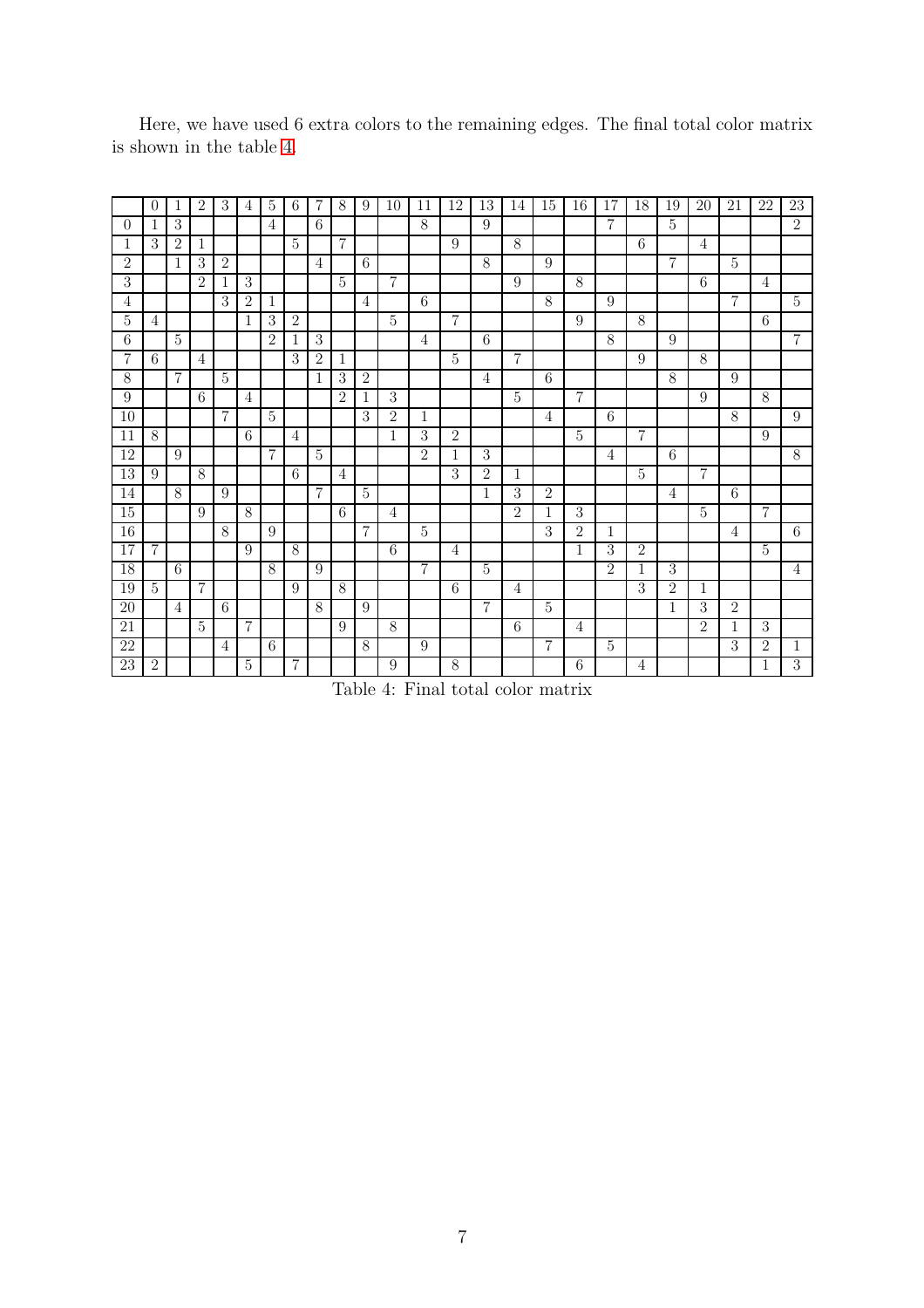A regular graph is said to have a divisible vertex coloring if its vertices can be given at most  $\Delta + 1$  colors such that each color class of vertices have the same cardinality and as well as have the same parity as the number of vertices. Note that for a circulant graph G on *n* vertices with generating set  $S = \{s_i\}, (|S|+1)|n \text{ and } |S|+1(=\Delta+1)$  not dividing any  $s_i$  implies that there exists a divisible vertex coloring of G with  $\Delta + 1$  colors, as we can classify the vertices (vertices are labled as  $0, 1, ..., \Delta, ..., n-1$ ) as  $(0, \Delta+1, 2\Delta+1)$  $2, \ldots, n - \Delta - 1$ ,  $(1, \Delta + 2, 2\Delta + 3, \ldots, n - \Delta)$ ,  $\ldots, (\Delta, 2\Delta + 1, \ldots, n - 1)$ .

**Theorem 2.3.** Consider an odd circulant graph G with generating set  $S = \{s_i\}$  such that  $s_i$  is not divisible by  $\Delta + 1$ , and any two  $s_i, s_k$  are not congruent modulo  $\Delta + 1$ . Then G is of type I.

Proof. We fill the total color matrix by following a procedure similar to the one used in Theorem 2.2. The entries of the first row of the total color matrix is chosen by the following rule: (here *j* is the column number of the color matrix with  $j \leq \lfloor \frac{n}{2} \rfloor$ ) i) If  $j = 1$  then the entry in that column is 1.

ii) If  $j > 1$  is odd, then the entry at the j-th column is  $(2 + \frac{j-3}{2})$  (mod  $\Delta + 1$ ). Note that this would force the entry at the  $n+2-j$ -th column will be  $(\Delta+1-\frac{j-3}{2})$  $\frac{-3}{2}$  (mod  $\Delta + 1$ ). iii) If j is even, then the entry at the j-th column is  $(\frac{\Delta+2}{2} + \frac{j-2}{2} + 1)$  (mod  $\Delta + 1$ ). Note that this would force the entry at the  $n+2-j$ -th column will be  $\left(\frac{\Delta+2}{2}-\frac{j-2}{2}\right)$  $\frac{-2}{2}$  (mod  $\Delta+1$ ).

It is seen that the entries generated by the above rules give us distinct entries and each row and/or column has only one instance of each nonzero element. This is because the additional criterion that for any two generating elements of the graph  $s_i$  and  $s_k$ , we have  $s_i \not\equiv s_k \pmod{\Delta+1} \implies j_i \not\equiv j_k \pmod{\Delta+1}$ , thereby ensuring the distinctness of the starting points of each superdiagonal. Let  $a_i$  be the entry at the j th position. Then the colors so put on the edges (superdiagonals) clash with the vertex colors only when  $a_j \equiv j \pmod{\Delta + 1}$  or  $a_{n+2-j} \equiv n+2-j \pmod{\Delta + 1}$  respectively. Now, using the above rules, these amount to either  $2 + \frac{j-3}{2} \equiv j \pmod{\Delta + 1}$  and  $\Delta + 1 - \frac{j-3}{2} \equiv n + 2 - j$ (mod  $\Delta+1$ ), when j is odd; or  $\lfloor \frac{\Delta+2}{2} \rfloor$  $\frac{+2}{2}$  +  $\frac{j-2}{2}$  + 1  $\equiv j \pmod{\Delta+1}$  and  $\lfloor \frac{\Delta+2}{2} \rfloor$  $\frac{+2}{2}$ ] –  $\frac{j-2}{2}n+2-j$ (mod  $\Delta + 1$ ). Solving these congruences using the fact that  $(\Delta + 1)|n$ , we obtain the only case  $j \equiv 1 \pmod{\Delta + 1}$ , which implies  $(\Delta + 1)|(j - 1)$ . However, we note that since  $j-1$  corresponds to a generating element of the graph, and it is additionally given that no generating element of the graph is divisible by  $\Delta + 1$  the situation is not possible.

We then start the diagonal in the pattern  $1 - 2 - 3 - \ldots - \Delta + 1 - 1 - 2 - \ldots$ . The entries of the superdiagonals start from the entries determined by the above rules and then follow a similar pattern as in the principal diagonal. By symmetry the subdiagonals are also filled. This fills the diagonal elements with the colors corresponding to the above divisible  $\Delta + 1$  vertex coloring and a  $\Delta + 1$  edge coloring, which satisfy the total coloring condition. This gives us a  $\Delta + 1$  or a type I total coloring of the graph.  $\Box$ 

**Example 2.2.** Take the Cayley graph on the group  $\mathbb{Z}_{21}$  corresponding to the generating set  $S = \{1, 3, 4, 17, 18, 20\}$ . Here,  $\Delta = 6$ , and it satisfies all the conditions of the previous theorem with the divisible vertex color classes given by  $(0,7,14)$ ,  $(1,8,15)$ ,  $(2,9,16)$ , (3,10,17), (4,11,18), (5,12,19), (6,13,20), where the vertices are the integers from 0 to 21 inclusive.

**Theorem 2.4.** If G is a circulant graph on n vertices with  $n = 2(2k + 1)$  and  $\frac{n}{2} \leq \Delta$  $n-1$  such that  $\overline{G}$  is connected. Then G is type I.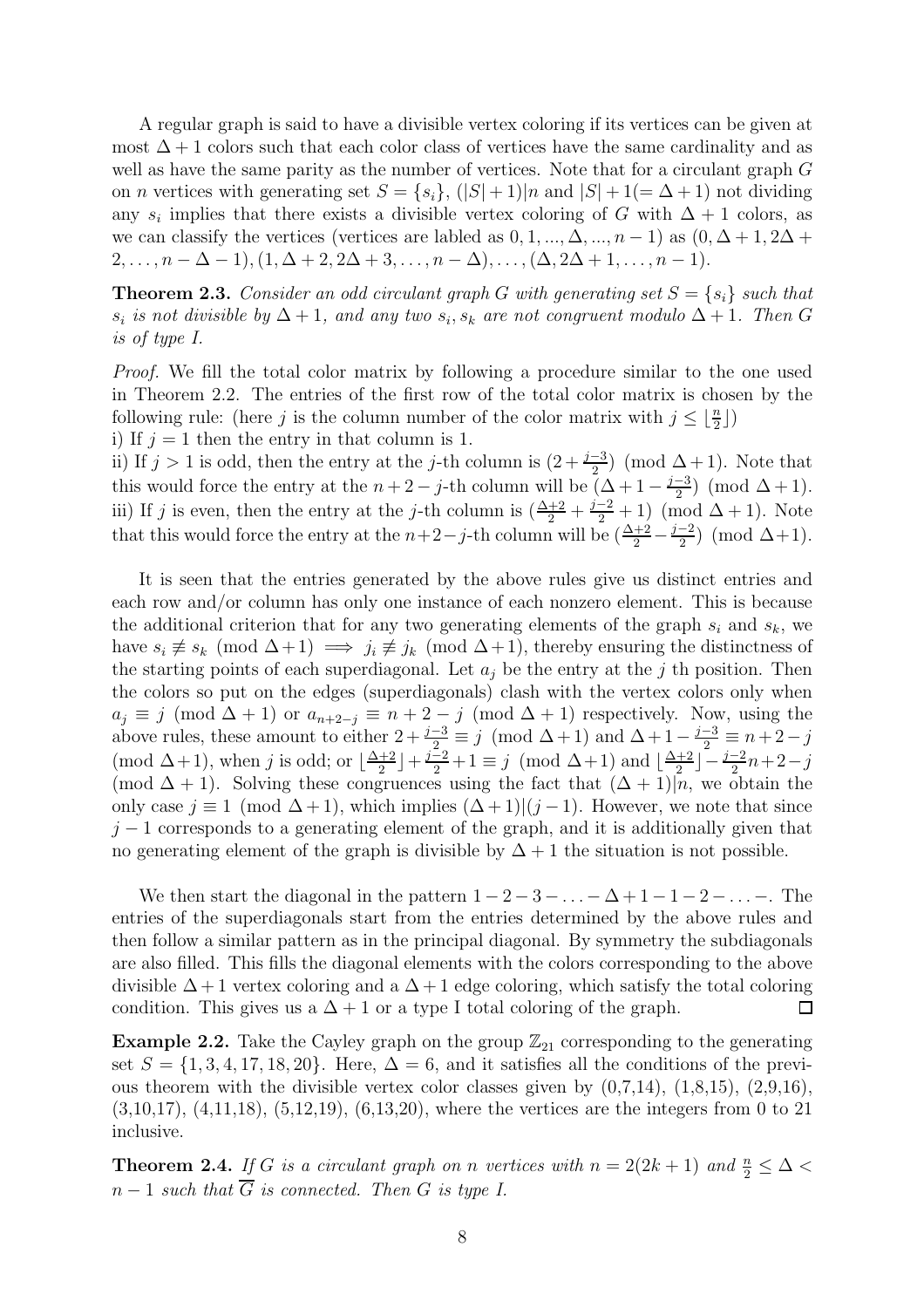*Proof.* Since G is circulant, therefore  $\overline{G}$  is also circulant. As  $\overline{G}$  is connected, therefore  $\overline{G}$ has a perfect matching M as n is even, by [\[5\]](#page-10-2). Let  $M = \{v_0v_1, v_2v_3, \ldots, v_{n-1}v_n\}$ . Thus, the pairs of vertices  $\{v_0, v_1\}, \{v_2, v_3\}, \ldots, \{v_{n-1}, v_n\}$  are independent in G, and we give  $a \frac{n}{2} = 2k + 1$  colors to these independent sets of vertices, which is a divisible vertex coloring. This vertex coloring can be extended to a partial total coloring of  $G$ , say the total coloring of a sub graph H, where H is so chosen that  $G-E(H)$  is connected (which can always be done as the graph has degree  $\geq \frac{n}{2}$  $\frac{n}{2}$ .

This total coloring of H (the partial total coloring of  $G$ ) can be done by a procedure similar to that in the previous Theorem 2.3. For that the  $2k+1$  entries corresponding to the first row of  $H$  are chosen by the following rules (here  $j$  is the column number of the total color matrix,  $j \leq \frac{n}{2}$  $\frac{n}{2}$ ):

i) If  $j = 1$  then the entry in that column is 1.

ii) If j is odd, then the entry at the j-th column is  $(2 + \frac{j-3}{2})$  mod  $(2k + 1)$ .

Note that this would force the entry at the  $n+2-j$ -th superdiagonal to be  $(2k+1-\frac{j-3}{2})$  $\frac{-3}{2}$ mod  $(2k + 1)$ .

iii) If j is even, then the entry at the j-th column is  $(\frac{2k+2}{2} + \frac{j-2}{2} + 1) \mod (2k+1)$ . Note that this would force the entry at the  $n + 2 - j$ -th column to be  $\left(\frac{2k+2}{2} - \frac{j-2}{2}\right)$  $\frac{-2}{2}$ mod  $(2k + 1)$ .

In this case, as in the previous theorem, the distinctness of the starting entries of the subdiagonals are ensured as  $j \leq \frac{n}{2}$  $\frac{n}{2}$  and no two column numbers are congruent modulo  $2k + 1$ . By using the above entries as a starting entry, we could fill the chosen  $2k$  superdiagonals as in the previous theorem. The entries of the superdiagonals (corresponding to the colors of the edges) clash with the vertex colors only when  $a_i \equiv j \mod (2k+1)$  or  $a_{n+2-j} \equiv (n+2-j) \mod (2k+1)$  respectively. Now, using the above rules, these amount to either  $(2 + \frac{j-3}{2}) \equiv j \mod (2k+1)$  and  $(2k+1 - \frac{j-3}{2})$  $\frac{-3}{2}$ )  $\equiv (n+2-j) \mod (2k+1),$ when j is odd; or  $(\frac{2k+2}{2} + \frac{j-2}{2} + 1) \equiv j \mod (2k+1)$  and  $(\frac{2k+2}{2} - \frac{j-2}{2})$  $\frac{-2}{2}$ )  $\equiv (n+2-j)$ mod  $(2k+1)$ . Solving these congruences using the fact that  $(2k+1)|n$ , we obtain the only case  $j \equiv 1 \mod (2k+1)$ , which implies  $(2k+1)(j-1)$ . However, we note that since  $2k+1=\frac{n}{2}$  and j ranges from 1 to  $\frac{n}{2}$ , such a condition does not occur. Hence, the non-clashing of the edge colors with the vertex colors is thereby satisfied.

The remaining  $\frac{\Delta}{2} - k$  non-zero super (sub) diagonals can be easily filled with  $\Delta - 2k$ colors, as it corresponds to an edge coloring of the graph  $G - E(H)$ , which is of class I by [\[6\]](#page-10-3). Thus, we used  $(\Delta - 2k) + (2k + 1) = \Delta + 1$ , to color G. Hence G is type I.  $\Box$ 

Since we can fill the entries of the color matrix of the graphs in the above four theorems in a linear number of steps compared to the input, the algorithm used to give the total coloring is polynomial time in all the above cases.

**Theorem 2.5.** If G be a non-complete Cayley graph of odd order n and clique number  $\omega > \frac{n}{3}$ . Then, G is not of type I.

*Proof.* It is easy to see that a Cayley graph with clique size  $\omega > \frac{n}{3}$  will not have an isolated maximal clique if it is not complete. On the other hand, the graph would have exactly n number of maximal cliques. This is seen as follows: Let  $\{g_i\}$  be the elements of the group underlying G and  $\{s_1, ..., s_k\}$  the elements of the generating set of G. Suppose  $g_1-g_1s_1-g_1s_1s_2-\ldots-g_1s_1s_2\cdots s_m-g_1, m\leq k$ , be the sequence of vertices of a clique.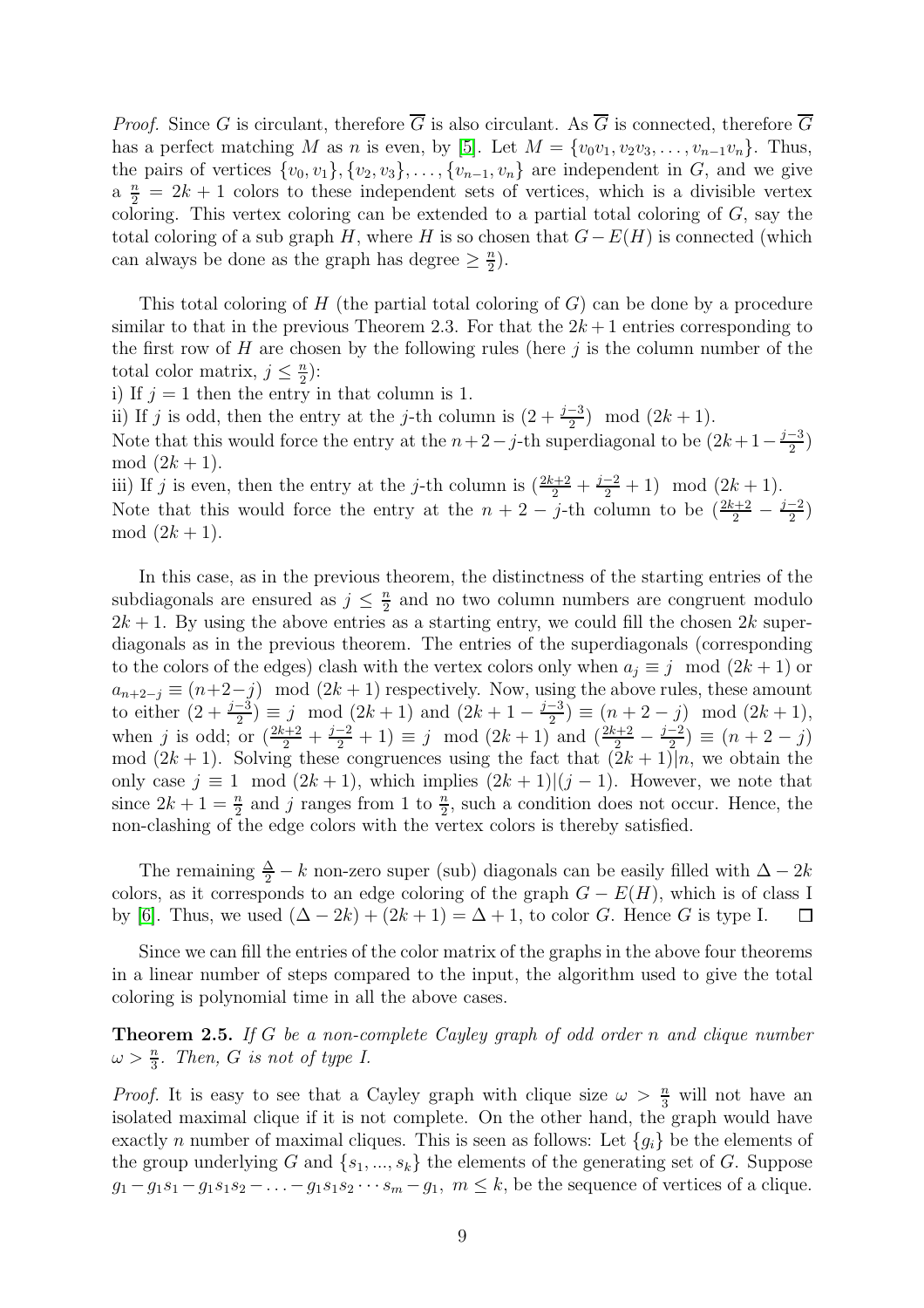Then,  $g_2 - g_2s_1 - g_2s_1s_2 - \ldots - g_2s_1s_2 \cdots s_m - g_2$ ,  $m \leq k$ , are also the vertices of a clique for any  $g_1, g_2$ . Since this sequence of vertices can be written for any element  $g_i$  and there are  $n$  elements in the group, hence we have  $n$  different maximal cliques. Note that the cliques can intersect and may share some edges as one or more vertices in the sequences can be the same.

Now, for a type I total coloring, the graph should have a  $\Delta + 1$  conformable coloring, which implies, by the regularity of  $G$ , that each color class should have the same parity as that of n, which is odd. Since the clique size  $\omega > \frac{n}{3}$ , we cannot put more than two vertices in any color class (for otherwise, there might be two adjacent vertices in the same color class). The only way the graph can have a conformable coloring is that each color class have exactly one vertex, but such a coloring would exceed  $\Delta + 1$  colors as the graph is not complete. Thus, the graph does not have a  $\Delta + 1$  conformable coloring, whence the graph is not type I.  $\Box$ 

**Theorem 2.6.** Let G be is a perfect Cayley graph with  $\chi(G)|n$  and  $\chi(G)$  being odd. Then G satisfies TCC.

*Proof.* Since  $G$  is perfect, therefore the clique number is also equal to the chromatic number, which is  $\chi$ , an odd integer. Now, the case when the graph is complete is trivial. When the graph is not complete, as in the previous theorem, the graph will not have an isolated clique, rather has  $\frac{n}{x}$  disjoint maximal cliques. The reason for this is as follows: Since we have *n* vertices and the clique number is  $\omega$ , we have *n* different  $\omega$ -cliques (of course several intersecting). Hence, any maximal independent set would contain at most n  $\frac{n}{\omega}$  vertices in it. By [\[7\]](#page-10-4), we have that every maximal clique intersects every maximal independent set. Therefore each disjoint maximal independent set of vertices has one vertex of each of a maximal clique. Thus, there are  $\frac{n}{\omega}$  vertex disjoint maximal cliques. In fact, the vertices would be distributed equitably in  $\omega$  independent sets in a  $\omega$  coloring.

Now, we proceed to coloring. We first color the vertices of G with  $\chi$  colors. Using the same  $\chi$  colors, we can color the edges of the disjoint cliques such that each of the disjoint cliques are colored totally. Now, let the union of  $\frac{n}{\chi}$  cliques be the graph G'. Consider the graph  $G - E(G')$ . We observe that  $G - E(G')$  is a  $\Delta - \chi + 1$ -regular graph, hence requires at most  $\Delta - \chi + 2$  extra colors to color the edges. Thus, the total number of colors required in a total coloring of G is at most  $\chi + (\Delta - \chi + 2) = \Delta + 2$  colors, which shows that G satisfies TCC.  $\Box$ 

Note that if  $G - E(G')$  be a class I graph then the G would be a type I graph.

## <span id="page-9-1"></span>References

- [1] Max Alekseyev (https://mathoverflow.net/users/7076/max-alekseyev), Constructing a vector consisting of nonnegative entries, URL (version: 2020-02- 10):https://mathoverflow.net/q/352401
- <span id="page-9-2"></span>[2] Bermond, Jean-Claude. "Nombre Chromatique Total Du Graphe R-Parti Complet." Journal of the London Mathematical Society 2.2 (1974): 279-285.
- <span id="page-9-0"></span>[3] M. Behzad, Graphs and their chromatic numbers, Doctoral Thesis, Michigan State University, 1965.